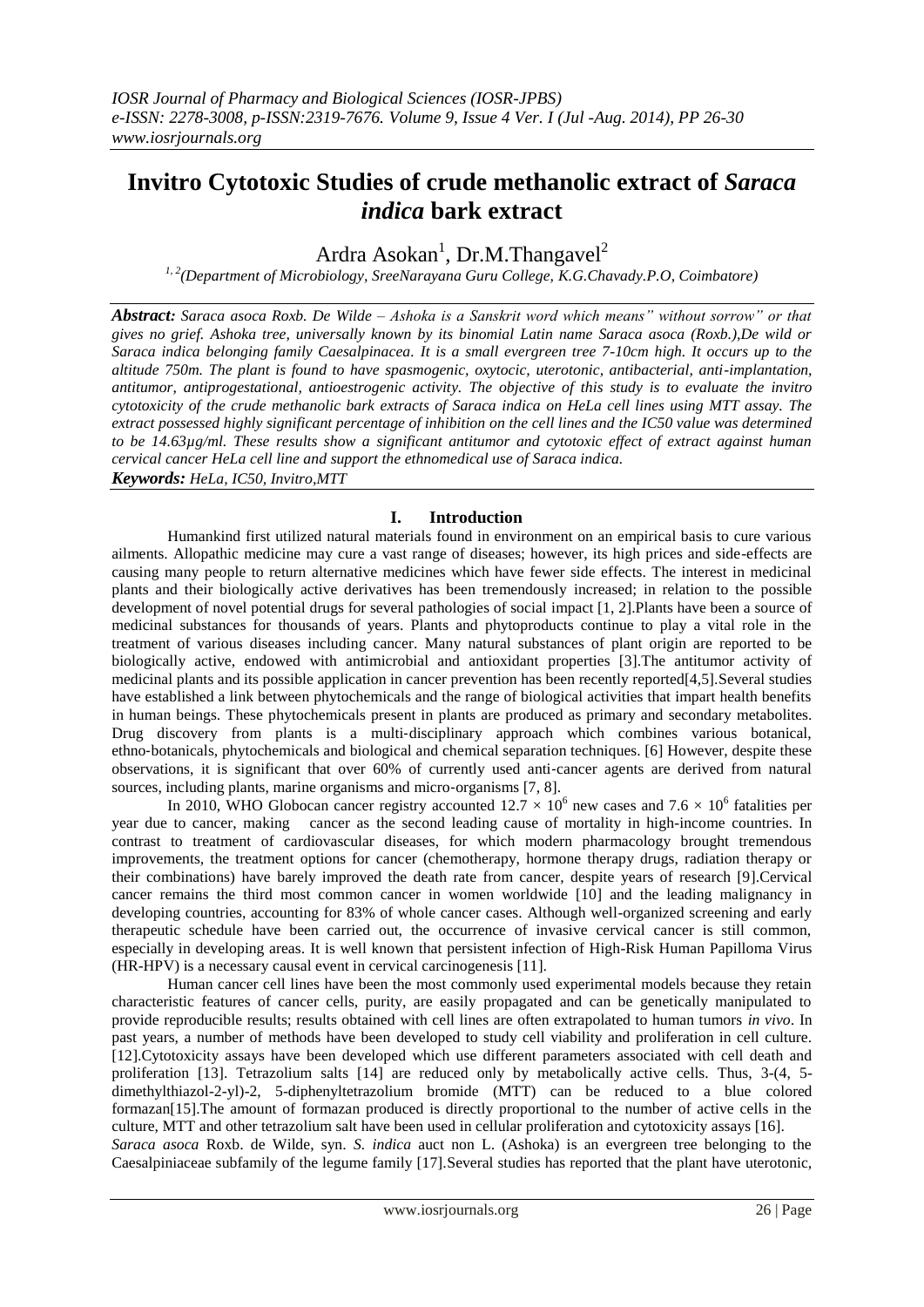antibacterial,antitumor and antioestrogenic activity [18].In this study the bark of the plant has been studied for *invitro* anticancer activity.

## **II. Materials & Methods**

The study was carried out in the PG and Research Laboratory, Department of Microbiology of SreeNarayana Guru College of Arts and Science College, Coimbatore and Cell culture laboratory of KMCH College of Pharmacy, Coimbatore.

### **2.1. Collection of sample**

The bark of the *Saraca indica* tree was collected and washed with water to remove the adhering impurities.

#### **2.2. Collection of cell line**

The human cervical cancer cell line (HeLa) was obtained from National Centre for Cell Science (NCCS), Pune.

#### **2.3. Sample Processing**

The washed bark sample has been cut into small pieces and then allowed to shade dry until the water content has been lost. The dried samples were then pulverized using electric blender and the finely powdered samples were stored in air tight containers. . 200 g of the powdered samples were extracted with methanol by Soxhelt apparatus. The extracts were completely dried and used for the study.

#### **2.4.** *Invitro* **cytotoxicity**

*Invitro* cytotoxic activity was determined using standard MTT assay. The human cervical cancer cell line (HeLa) was obtained from National Centre for Cell Science (NCCS), Pune and grown in Eagles Minimum Essential Medium containing 10% fetal bovine serum (FBS). All cells were maintained at 37<sup>°</sup>C, 5% CO2, 95% air and 100% relative humidity.

#### **2.4.1. Cell Treatment Procedure**

The monolayer cells were detached with trypsin-ethylenediamine tetraacetic acid (EDTA) to make single cell suspensions and viable cells were counted using a hemocytometer and diluted with medium with 5% FBS to give final density of  $1x10^5$  cells/ml. One hundred microliters per well of cell suspension were seeded into 96-well plates at plating density of 10,000 cells/well and incubated to allow for cell attachment at  $37^{\circ}$ C,  $5\%$ CO2, 95% air and 100% relative humidity. After 24 hours, the cells were treated with serial concentrations of the extracts and fractions. They were initially dissolved in neat dimethylsulfoxide (DMSO) and further diluted in serum free medium to produce five concentrations. One hundred microliters per well of each concentration was added to plates to obtain final concentrations of 50, 25, 12.5, 6.25 and 3.125 µg/ml. The final volume in each well was 200 µl and the plates were incubated at  $37^{\circ}$ C,  $5\%$  CO<sub>2</sub>, 95% air and 100% relative humidity for 48h. The medium containing without samples were treated with DMSO served as control. Triplicate was maintained for all concentrations.

#### **2.4.2. MTT Assay**

MTT is a yellow water soluble tetrazolium salt. A mitochondrial enzyme in living cells, succinatedehydrogenase, cleaves the tetrazolium ring, converting the MTT to an insoluble purple formazan. Therefore,the amount of formazan produced is directly proportional to the number of viable cells.After 48h of incubation, 15µl of MTT (5mg/ml) in phosphate buffered saline (PBS) was added to each well and incubated at 37<sup>0</sup>C for 4h. The medium with MTT was then flicked off and the formed formazan crystals were solubilized in 100µl of DMSO and then measured the absorbance at 570 nm using micro plate reader. The percentage cell inhibition was determined using the following formula.

% cell Inhibition = 100- Abs (sample)/Abs (control)  $x100$ .

In terms of cytotoxicity, lower the IC 50 higher the cytotoxicity [19].

#### **III. Results**

HeLa cervical cancer cells were seeded and exposed to *Saraca indica* methanol extracts at 50, 25, 12.5, 6.25 and 3.125µg/ml of concentration.*Saraca indica* methanol bark extracts inhibited cell growth in HeLa in dose-dependent manners(Fig 1).The extracts exposure demonstrated a maximum decrease in cell growth of HeLa cancer cell lines of 90.71% of inhibition at 50ug/ml concentration of the extract compared to DMSO control treatment(Table1).In HeLa cells, the methanolic bark extracts demonstrated a reduction in proliferation of cancer cells as the concentration increased after two days of exposure. As shown in Fig 2, a readily observed dose-response in cell growth inhibition was seen in HeLa ervical cell lines as *Saraca indica* methanol concentration increased. The IC50 value has been determined as 14.63µg/ml using Graph Pad Prism software.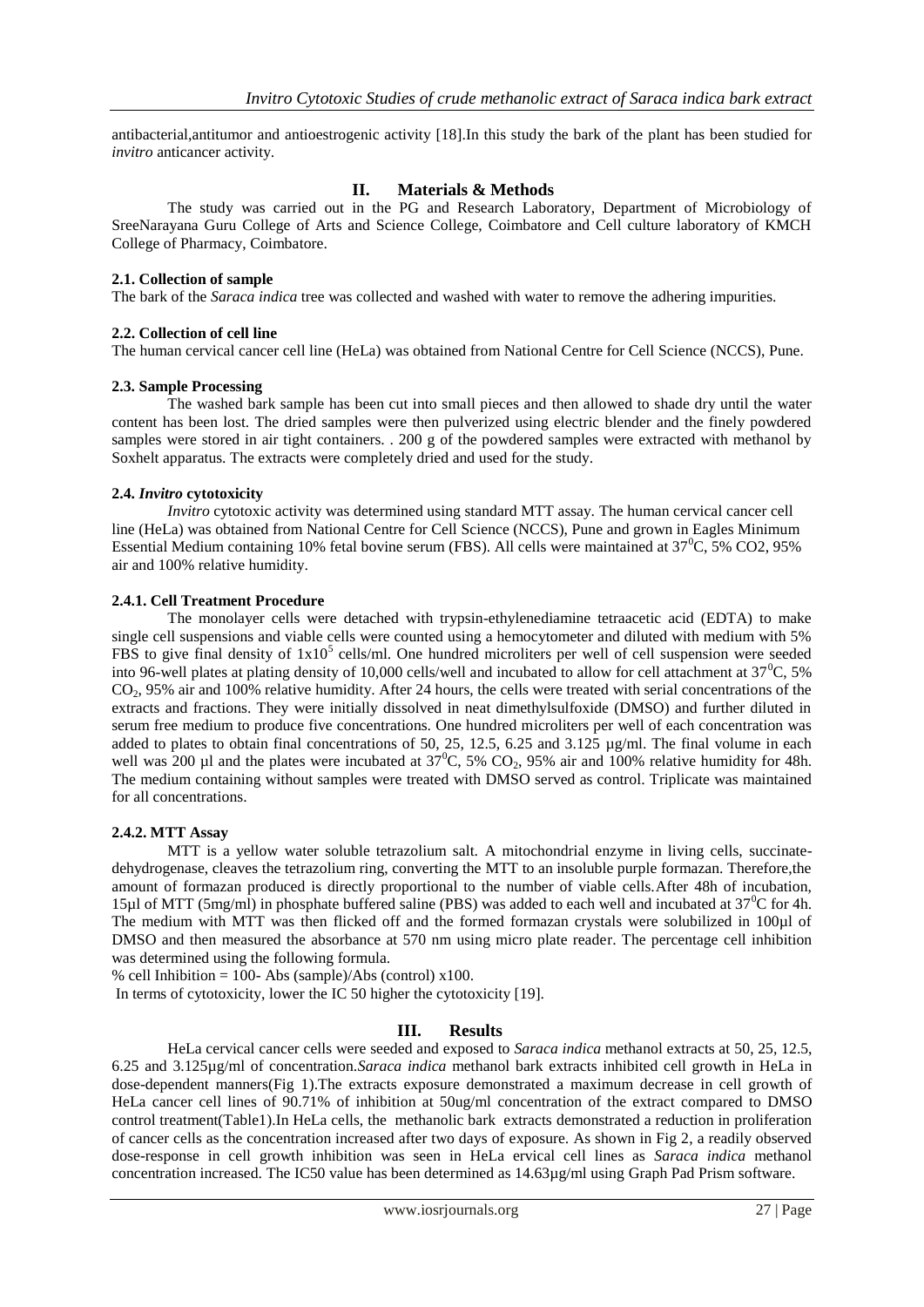## **IV. Discussion**

Cancer of the cervix is the third most common malignancy worldwide in women, and the most common gynecologic cancer in the developing world. Natural products, such as plants extract, either as pure compounds or as standardized extracts, provide unlimited opportunities for new drug discoveries because of the unmatched availability of chemical diversity.*Saraca indica* is an important plant of Indian system of medicine for its chemical constituents and its well-known pharmacological activities. Catechin is a well-known flavonoid found in this plant and also in many foods plants and often utilized by naturopaths for the symptomatic treatment of several gastrointestinal, respiratory and vascular diseases[20].Five lignan glycosides, lyoniside, nudiposide,5-methoxy-9-β-xylopyranosyl-(-)-isolariciresinol,icarisideE3, and schizandriside, and three flavonoids, (-)-epicatechin, epiafzelechin-(4β-8)-epicatechin and procyanidine B2, together with β-sitosterol glucoside has been isolated from the bark of this plant[21]. Many studies on health benefits have been linked to the catechin content. (+)-Catechin shown to possess antibiotic properties due to their role in disrupting a specific stage of the bacterial DNA replication process [22], and possesses anti-carcinogenic effects [23]. (+)-Catechin has been shown to have antioxidant [24] and has also been reported to induce cancer preventive activity mediated through a chaperone like property [25].Polyphenol E and epigallocatechin gallate,found in green tea has been found to inhibit the growth of HPV-18 immortalized cervical cells and cervical cancer cell lines.[26,27].Similarly in this study it has been observed clearly that the bark extracts of *Saraca indica* has significant anticancerous activity against HeLa cervical cancer cell lines. This activity may be due to the presence of various flavonoids and polyphenolic components in the bark.

| Concentration of Plant<br>Extract $(\mu g/ml)$ | Absorbance at 572 nm | Average  | Percentage Cell Inhibition |
|------------------------------------------------|----------------------|----------|----------------------------|
| $3.125 \,\mu g$                                | 0.365                | 0.377333 | 5.271967                   |
|                                                | 0.379                |          |                            |
|                                                | 0.388                |          |                            |
| $6.25 \mu$ g                                   | 0.343                | 0.339667 | 14.72803                   |
|                                                | 0.34                 |          |                            |
|                                                | 0.336                |          |                            |
| $12.5 \mu g$                                   | 0.214                | 0.212667 | 46.61088                   |
|                                                | 0.204                |          |                            |
|                                                | 0.22                 |          |                            |
| $25.0 \mu g$                                   | 0.115                | 0.119333 | 70.04184                   |
|                                                | 0.114                |          |                            |
|                                                | 0.129                |          |                            |
| $50.0 \mu g$                                   | 0.033                | 0.037    | 90.7113                    |
|                                                | 0.038                |          |                            |
|                                                | 0.04                 |          |                            |
| Control                                        | 0.371                | 0.398333 |                            |
|                                                | 0.417                |          |                            |
|                                                | 0.407                |          |                            |

**V. Figures And Tables Table 1. Percentage cell inhibition of** *Saraca indica* **against HeLa Cervical Cancer cell line**



**Figure 1: Percentage of growth inhibition of methanol bark extract of** *Saraca indica* **of various concentrations against HeLa Cervical Cancer cell lines**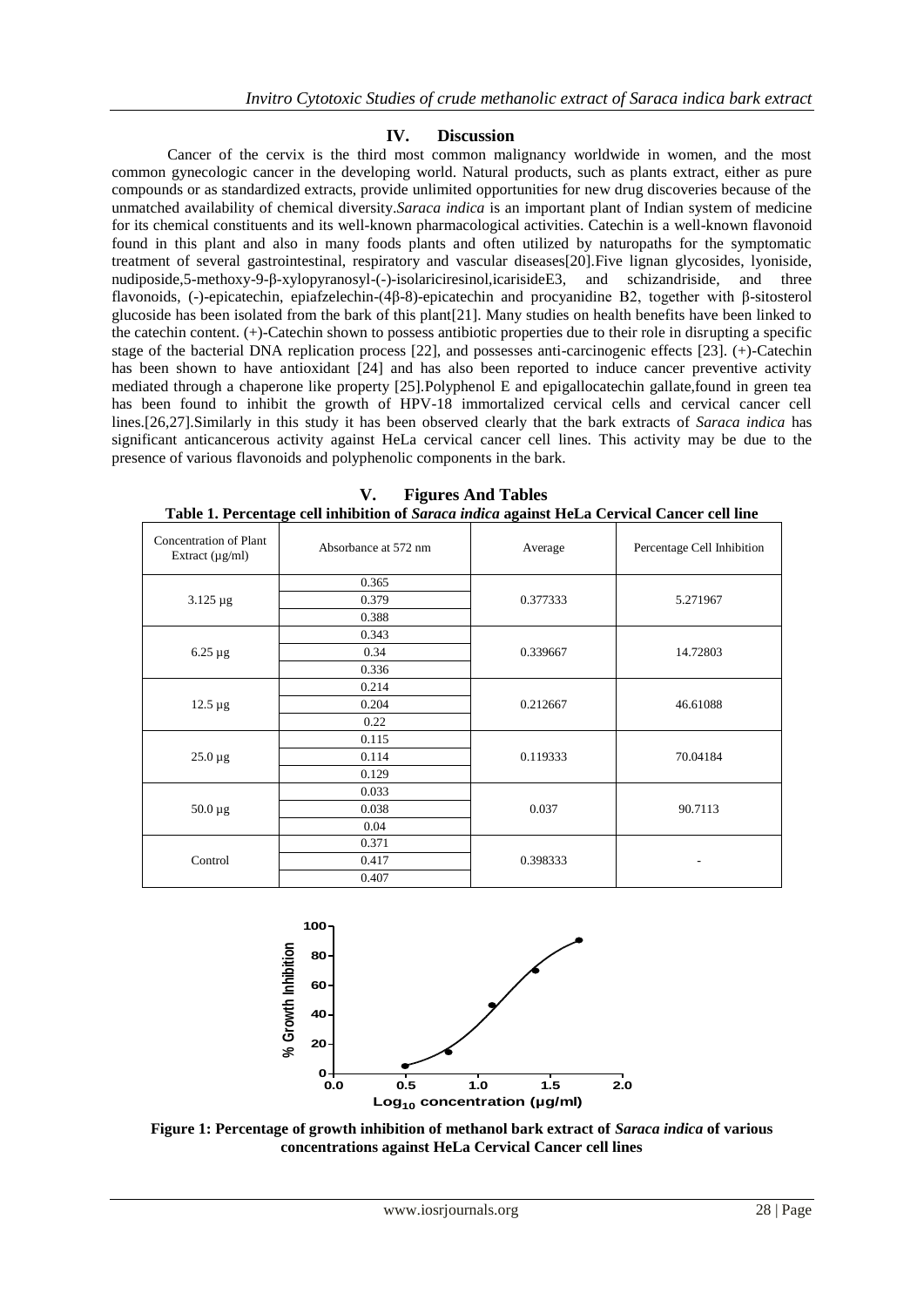

**Figure 2:** MTT Assay for various concentrations of methanolic extracts of *Saraca indica* bark in HeLa cell lines

**A:** MTT assay of normal HeLa cell lines

**B:** Cells treated with 3.125 µg of methanolic bark extract of *Saraca indica* 

**C:** Cells treated with 6.25 µg of methanolic bark extract of *Saraca indica* 

**D:** Cells treated with 12.5 µg of methanolic bark extract of *Saraca indica* 

E: Cells treated with 25 µg of methanolic bark extract of *Saraca indica* 

**F:** Cells treated with 50 µg of methanolic bark extract of *Saraca indica* 

#### **VI. Conclusion**

The results obtained in this MTT assay shows that the bark of *Saraca indica* has significant cytotoxic activity against HeLa cell lines. Further investigations may lead to the development of potent anticancerous agents.

#### **Acknowledgement**

We are thankful to Dr. Athiraj, Department of Pharmacognosy, KMCH College of Pharmacy, Coimbatore, TamilNadu, India for his guidance in carrying out the cytotoxicity assay.

#### **References**

- [1] I Hedberg,Botanical methods in ethnopharmacology and the need for conservation of medicinal plants, Journal of Ethnopharmacology, 38, 1993,121–128.
- [2] M Heinrich, S Gibbons, Ethnopharmacology in drug discovery: an analysis of its role and potential contribution. Journal of Pharmacy and Pharmacology, 53, 2001, 425–432.
- [3] A Ankli , M Heinrich , P Bork , LWolfram , P Bauerfeind , R Brun , C Schmid ,C Weiss ,R Bruggisser ,J Gertsch , M Wasescha and O Sticher,Yucatec Mayan Medicinal Plants: evaluation based indigenous uses, Journal of Ethanopharmacology, 79,2002,43-52.
- [4] N Katsube , K Iwashita,T Tsushida ,K Yamaki and M Kobori , Induction of apoptosis in cancer cells by Bilberry (Vaccinium myrtillus) and the anthocyanins,Journal of Agricultural and food chemistry,51,2003,68-75.
- [5] HF Chiu, YC Wu, Cytotoxic constituents of the stem bark of Neolitsea acuminatissima.,Journal of Natural Products, 65,2002, 255- 258
- [6] S.M Jachak. and A Saklani, Challenges and opportunities in drug discovery from plants, Current science, 92(9), 2007, 1251‐57 .
- [7] G.M Cragg, D.G.I. Kingston and D.J Newman. (Eds.), Anticancer Agents from Natural Products Boca Raton,Florida: Taylor and Francis ,2005.
- [8] Singh Shachi, Antimiotic activity of a New Compound Isolated from the Flower of Prosopis juliflora, Research Journal of recent Science 1(6), 2012, 22-26.
- [9] J Ferlay , HR Shin , F Bray , et al. GLOBOCAN 2008 v1.2, Cancer Incidence and Mortality Worldwide: IARC CancerBase No. 10 [Internet]. Lyon, France: International Agency for Research on Cancer, 2010. Available from: [http://globocan.iarc.fr.](http://globocan.iarc.fr/)
- [10] A Jemal ,F Bray M[M Center ,](http://www.ncbi.nlm.nih.gov/pubmed?term=Center%20MM%5BAuthor%5D&cauthor=true&cauthor_uid=21296855)J [Ferlay ,](http://www.ncbi.nlm.nih.gov/pubmed?term=Ferlay%20J%5BAuthor%5D&cauthor=true&cauthor_uid=21296855) [E Ward ,](http://www.ncbi.nlm.nih.gov/pubmed?term=Ward%20E%5BAuthor%5D&cauthor=true&cauthor_uid=21296855) [D Forman ,](http://www.ncbi.nlm.nih.gov/pubmed?term=Forman%20D%5BAuthor%5D&cauthor=true&cauthor_uid=21296855) Global cancer statistics. CA Cancer J Clin,Mar-Apr; 61(2),2011,134.
- [11] DM Parkin, F Bray, J Ferlay and P Pisani, Global cancer statistics, 2002. CA Cancer J Clin, 55(2), 2005, 74-108.
- [12] Cook J.A, Mitchell and J.B, Viability measurements in mammalian systems, Anal. Biochem. 179, 1989, 1–7.
- J¨org Weyermanna, Dirk Lochmanna, Andreas Zimmer, A practical note on the use of cytotoxicity assays,International Journal of Pharmaceutics 288,2005, 369–376.
- [14] Smith, F.E,Tetrazolium Salt.Science 113, 1951, 751–754.
- [15] T Mosmann, Rapid colorimetric assay for cellular growth and survival: application to proliferation and cytotoxicity assays, Journal Immunol. Methods 65, 1983, 55–63.
- [16] H Kim, Yoon, SC., T Y Lee, Jeong D, Discriminative cytotoxicity assessment based on various cellular damages, Toxicology Letter, 184, 2009, 13-17.
- [17] V. V. Sivarajan, I. Balachandran, Ayurvedic drugs and their plant sources. New Delhi:Oxford and IBH publishing Co. Pvt. Ltd, 1994, 57.
- [18] [http://www.divineremedies.com.](http://www.divineremedies.com/)
- [19] Hans Vogel, Drug Discovery and Evaluation:Pharmacological assay, 2007,Springer Publisher, 1334.
- [20] Permender Rathee, Sushila Rathee, Deepti Rathee and Dharmender Rathee,Quantitative estimation of (+)-Catechin in stem bark of Saraca asoka Linn using HPTLC,Der Pharma Chemica, 2(1),2010,306-314.